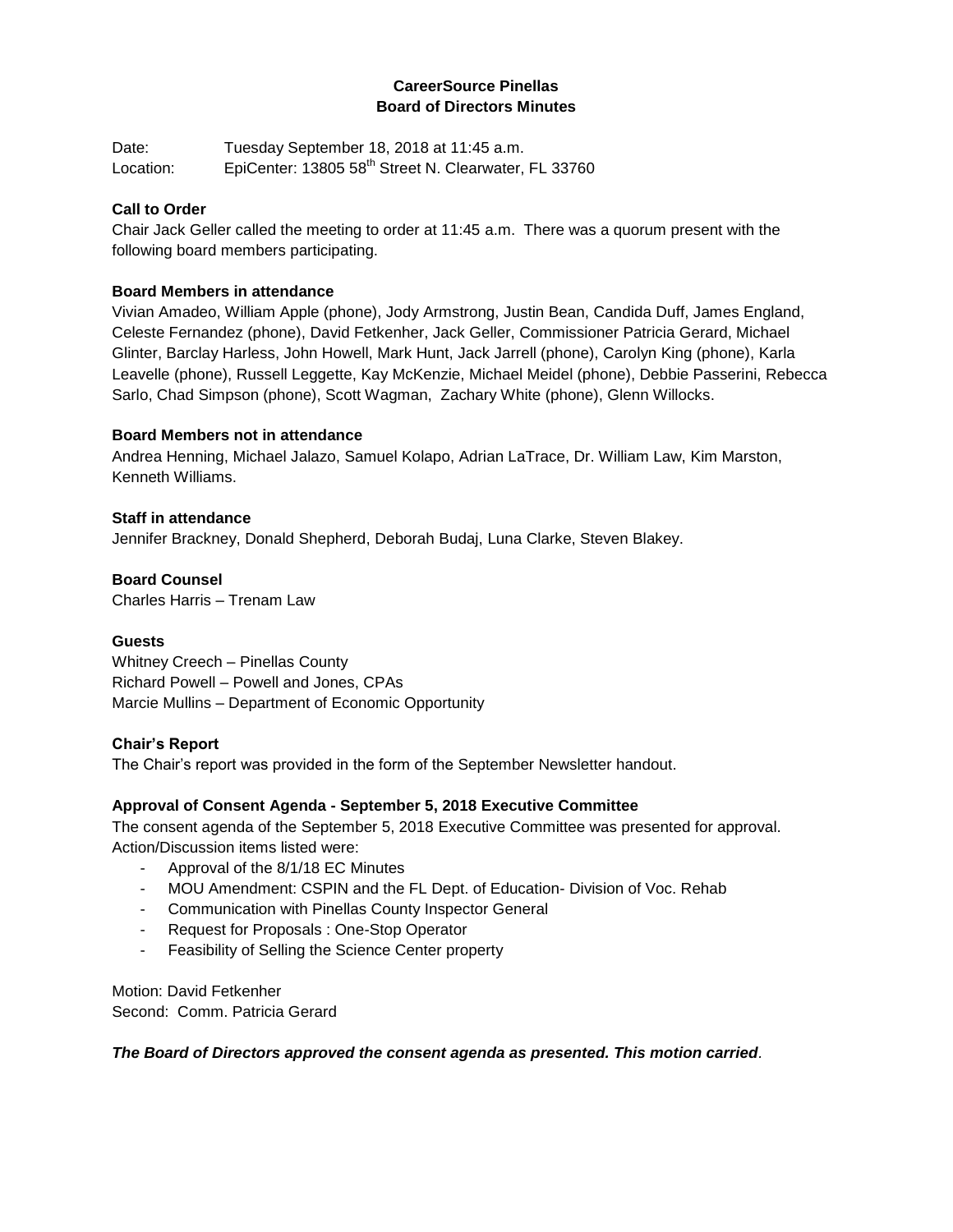#### **Action Item 1 – Approval of Minutes**

The minutes of the July 18, 2018 Board of Directors meeting were presented for approval.

#### Motion: Comm. Patricia Gerard Second: David Fetkenher *The minutes were approved as presented. This motion carried.*

#### **Action Item 2 – Annual Financial Audit for the Fiscal Year Ended June 30, 2018**

The audit firm of Powell & Jones, CPAs has completed the annual financial audit for WorkNet Pinellas, Inc. for the fiscal year ended June 30, 2018. A copy of the audit report was presented to the Board. Representatives from the firm presented the results to the Audit Committee on August 28, 2018.

Mr. Richard Powell (auditor) confirms that no significant findings were reported as a result of the audit.

Motion: Comm. Patricia Gerard Second: Jody Armstrong

## *The Board of Directors approved the Annual Financial Audit for the fiscal year ended June 30, 2018. This motion carried.*

#### **Action Item 3 – Business Services Compensation**

Effective September 1, 2018, Pinellas and Tampa Bay Career Source began operating independently and there is no shared staff. Six of the employees retained by CareerSource Pinellas have been in positions eligible for a monthly incentive. Two of the employees are business account executives and four are recruiters. For the past few years individuals in these positions have been eligible for a bonus/incentive pay. Typically, the Compensation Committee would not be involved in decisions about pay for specific staff positions, however given the media attention, it is prudent for the Board to provide guidance as to whether this is a practice that should be continued.

Our objective is to provide guidance as to whether such an incentive plan should be continued.

- If we concur the two positions should have an incentive plan, it does not mean we need to accept the existing program. We can accept the existing program or ask the Human Resources consultant to construct a different plan.
- If we concur that the two positions do not need an incentive plan, we will want to consider if the loss of the incentive pay warrants consideration of an adjustment in base pay.

The following is information on the positions.

#### **Account Executives:**

- Current base pay \$45,500
- Last increase to base pay was in 2017
- 2016 average annual incentive earnings (based on calendar year not plan year) \$8,565
- 2017 average annual incentive earnings (based on calendar year not plan year) \$6,398
- 2018 average annual incentive earnings (based on calendar year not plan year) \$100

#### **Recruiters**

- Current base pay \$40,000
- Last increase to base pay for two recruiters was in 2017
- 2016 average annual incentive earnings (based on calendar year not plan year) \$9,930 --only two recruiters earned incentives
- 2017 All four recruiters earning incentives. The range for the calendar year was \$600 \$9,241
- 2018 All four recruiters earning incentives. The range for the calendar year was \$450 \$2,150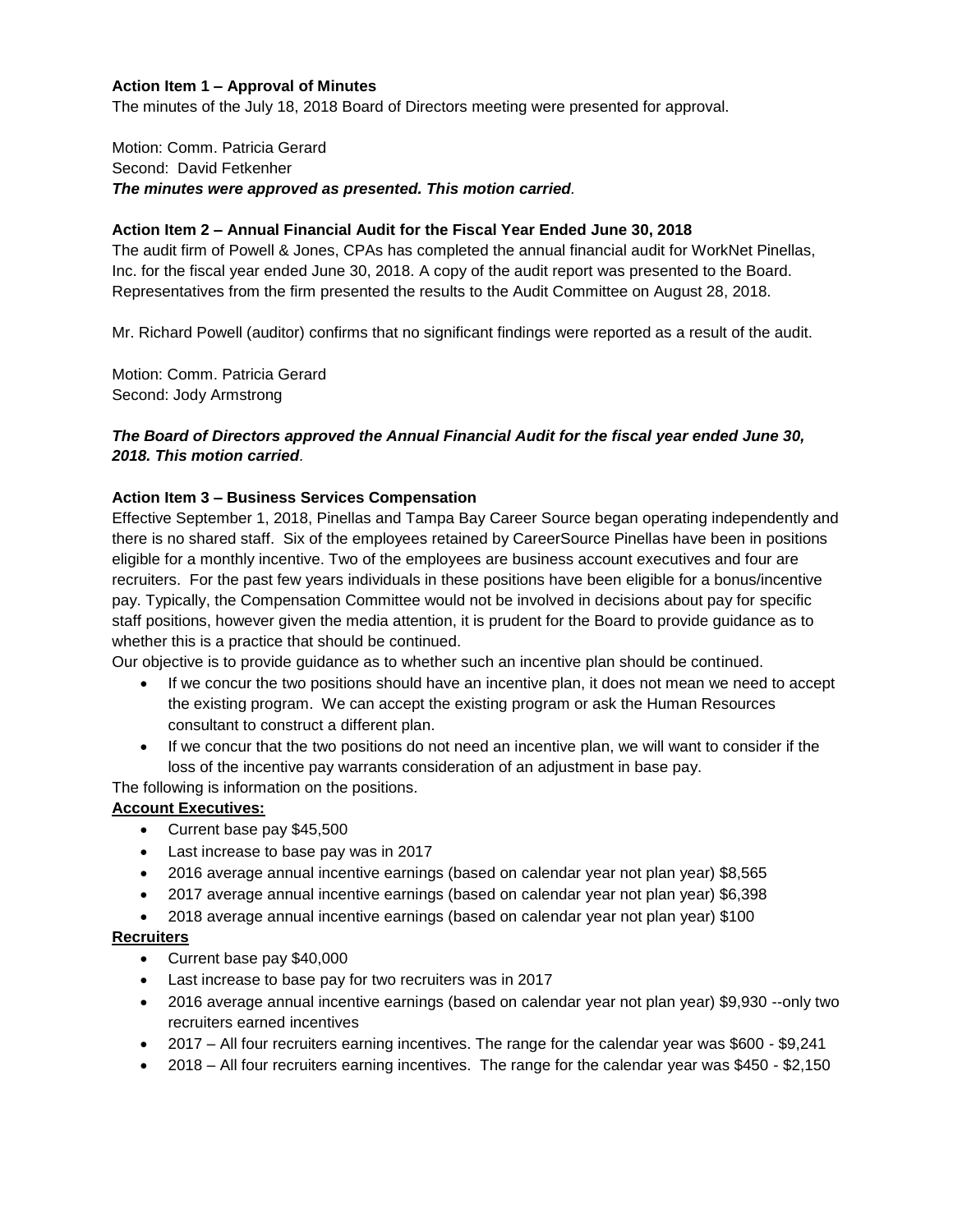## **Salary Range**

The follow is the salary range for the two positions. The data provided indicates this range was established in 2016. It is unclear the source used to establish the ranges.

| Position                 | Entry    | Mid-point | Maximum  |
|--------------------------|----------|-----------|----------|
| <b>Account Executive</b> | \$46,600 | \$60,600  | \$74,600 |
| Recruiter                | \$40,000 | \$52,000  | \$64,000 |

## **ATTACHMENTS for your information**

 The 2017-2018 incentive plan and the job descriptions for both roles were attached. At this time, the Compensation committee will not reinstate the incentive plan for the Business Services staff.

Motion: Comm. Patricia Gerard

Second: Barclay Harless / David Fetkenher

## *The Board of Directors approved the increase of the base pay for Account Executives to the minimum of the current established pay range for that position, which is \$ 46,600 per year. This motion carried.*

## **Action Item 4 – Approval of Training Vendor -- ICTC Governing Board dba AmSkills (American Manufacturing Skills Initiative)**

AmSkills Apprenticeship Program is certified under the Florida Department of Education, Division of Career and Adult Education in the trades of Electronics Technician, Industrial Maintenance Repairer, Mechatronics, Tool and Die Maker. Staff conducted a site visit on Tuesday, July 24, 2018.

## **Courses/Certificate/Diploma Programs**

| Program – Course # - Type<br>of Degree or Certificate | <b>Books &amp;</b><br><b>Supplies</b> | <b>Tuition</b> | <b>Fees</b> | <b>Total</b><br>Cost | <b>Duration Of</b><br><b>Training</b> | <b>Completion</b><br>Rate | <b>Average Wage</b><br><b>At Placement</b> |
|-------------------------------------------------------|---------------------------------------|----------------|-------------|----------------------|---------------------------------------|---------------------------|--------------------------------------------|
| Pre-Apprenticeship Skills<br>Training                 | \$300                                 | \$1,792        | \$0         | \$2,092              | 400 clock<br>hours/<br>17 weeks       | 95%                       | \$12.00 per hour                           |

- School Opened: 8/20/2014
- School Locations:

| Regional Headquarters & Training Center | Adult Pre-Apprenticeship Program    |
|-----------------------------------------|-------------------------------------|
| Marchman Technical College              | Northeast High School               |
| 7825 Campus Drive, Building 6           | 5500 16 <sup>th</sup> Street North, |
| New Port Richey, Florida 34653          | St. Petersburg, FL. 33703           |
|                                         |                                     |

- Total enrollments for prior year: 20
- Total Cost, Completion Rates and Average Wage at Placement for the program are comparable to other schools that offer the same type of training.

 Currently there are several other approved training vendors for LWDB 14 that offer Registered Apprenticeship training.

*NOTE: In accordance with CareerSource Florida Administrative Policy #90 – WIOA Eligible Training Provider List when the training provider has met the established criteria LWDB are required to approve the training provider.*

Motion: Comm. Patricia Gerard Second: Michael Glinter

## *The Board of Directors approved Amskills as an approved training vendor for LWDB 14. This motion carried.*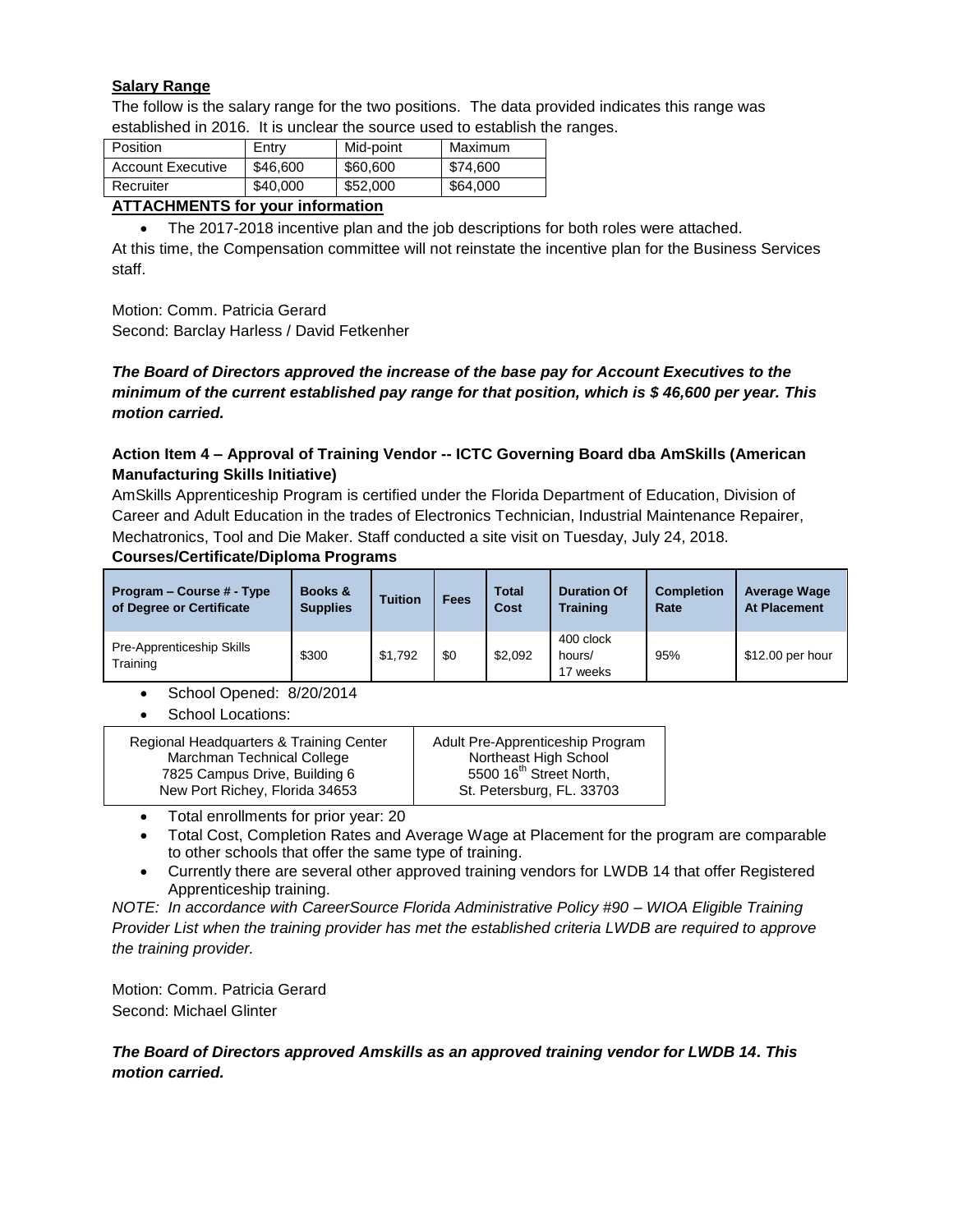## **Action Item 5 – Approval of Training Vendor -- Knowledge Quest Education Solutions Inc. dba Learning Alliance Corporation**

Learning Alliance Corporation has a license from the Commission for Independent Education. Staff conducted a site visit on Tuesday, 7.24.2018. Learning Alliance Corporation will start reporting to FETPIP.

| Program – Course # -<br><b>Type of Degree or</b><br><b>Certificate</b> | Books &<br><b>Supplies</b> | <b>Tuition</b><br>& Fees | <b>Total</b><br>Cost | <b>Duration</b><br><b>Of</b><br><b>Training</b> | <b>Completion</b><br>Rate | Average<br><b>Wage At</b><br><b>Placement</b> | <b>Retention</b><br>Rate |
|------------------------------------------------------------------------|----------------------------|--------------------------|----------------------|-------------------------------------------------|---------------------------|-----------------------------------------------|--------------------------|
| <b>Broadband Digital</b><br>Installer                                  | Included                   | \$10,000                 | \$10,000             | 304 hours                                       | 95%                       | \$12                                          | 95%                      |
| <b>Business Information</b><br>Systems                                 | Included                   | \$3.500                  | \$3,500              | 240 hours                                       | 95%                       | \$12                                          | 95%                      |
| * Practical Project<br>Management                                      | Included                   | \$7,500                  | \$7,500              | 300 hours                                       | N/A                       | Anticipated<br>\$14                           |                          |
| * Lean Sigma Green<br><b>Belt Champion</b>                             | Included                   | \$7,500                  | \$7,500              | 300 hours                                       | N/A                       | Anticipated<br>\$14                           |                          |

## **Courses/Certificate/Diploma Programs**

*\* New programs approved by Florida Department Education on 3.5.2018*

- School Opened for 16 years
- Total enrollments for prior year: 43
- Total Cost, Completion Rates and Average Wage at Placement for the program are comparable to other private schools that offer the same type of training.

*NOTE: In accordance with CareerSource Florida Administrative Policy #90 – WIOA Eligible Training Provider List when the training provider has met the established criteria LWDB are required to approve the training provider.*

Motion: Comm. Patricia Gerard Second: Jody Armstrong

## *The Board of Directors approved Learning Alliance Corporation as an approved training vendor for LWDB 14.This motion carried.*

## **Action Item 6 – Approval of Training Vendor - Southern Technical College**

Southern Technical College has a license from the Commission for Independent Education (#2274). Staff conducted a site visit on Wednesday, August 29, 2018. Southern Technical College currently reports to FETPIP.

| Program - Course # -<br><b>Type of Degree or</b><br><b>Certificate</b> | Books &<br><b>Supplies</b> | <b>Tuition</b> | <b>Fees</b> | <b>Total</b><br>Cost | <b>Duration</b><br><b>Of Training</b> | <b>Completion</b><br>Rate | <b>Average Wage At</b><br><b>Placement</b> |
|------------------------------------------------------------------------|----------------------------|----------------|-------------|----------------------|---------------------------------------|---------------------------|--------------------------------------------|
| Diagnostic Medical                                                     |                            |                |             |                      | 98 Credit                             |                           |                                            |
| Sonographer-AS                                                         | \$0                        | \$41,552       | \$0         | \$41,552             | Hour                                  | 15.9%                     | \$26.63 per hour                           |
|                                                                        |                            |                |             |                      | 192 Credit                            |                           |                                            |
| Management-BS                                                          | \$0                        | \$38,400       | \$0         | \$38,400             | <b>Hours</b>                          | 23.8%                     | \$14 per hour                              |
| Medical Assistant -                                                    |                            |                |             |                      | 51 Credit                             |                           |                                            |
| Diploma                                                                | \$0                        | \$17,500       | \$0         | \$17,500             | <b>Hours</b>                          | 9.4%                      | \$10.50 per hour                           |
| <b>Medical Laboratory</b>                                              |                            |                |             |                      | 105 Credit                            |                           |                                            |
| Technician-AS                                                          | \$0                        | \$35,910       | \$0         | \$35,910             | <b>Hours</b>                          | $9.4\%$                   | \$16.50 per hour                           |
|                                                                        |                            |                |             |                      | 115 Credit                            |                           |                                            |
| Nursing -AS                                                            | \$0                        | \$45,885       | \$0         | \$45,885             | <b>Hours</b>                          | 9.7%                      | \$25 per hour                              |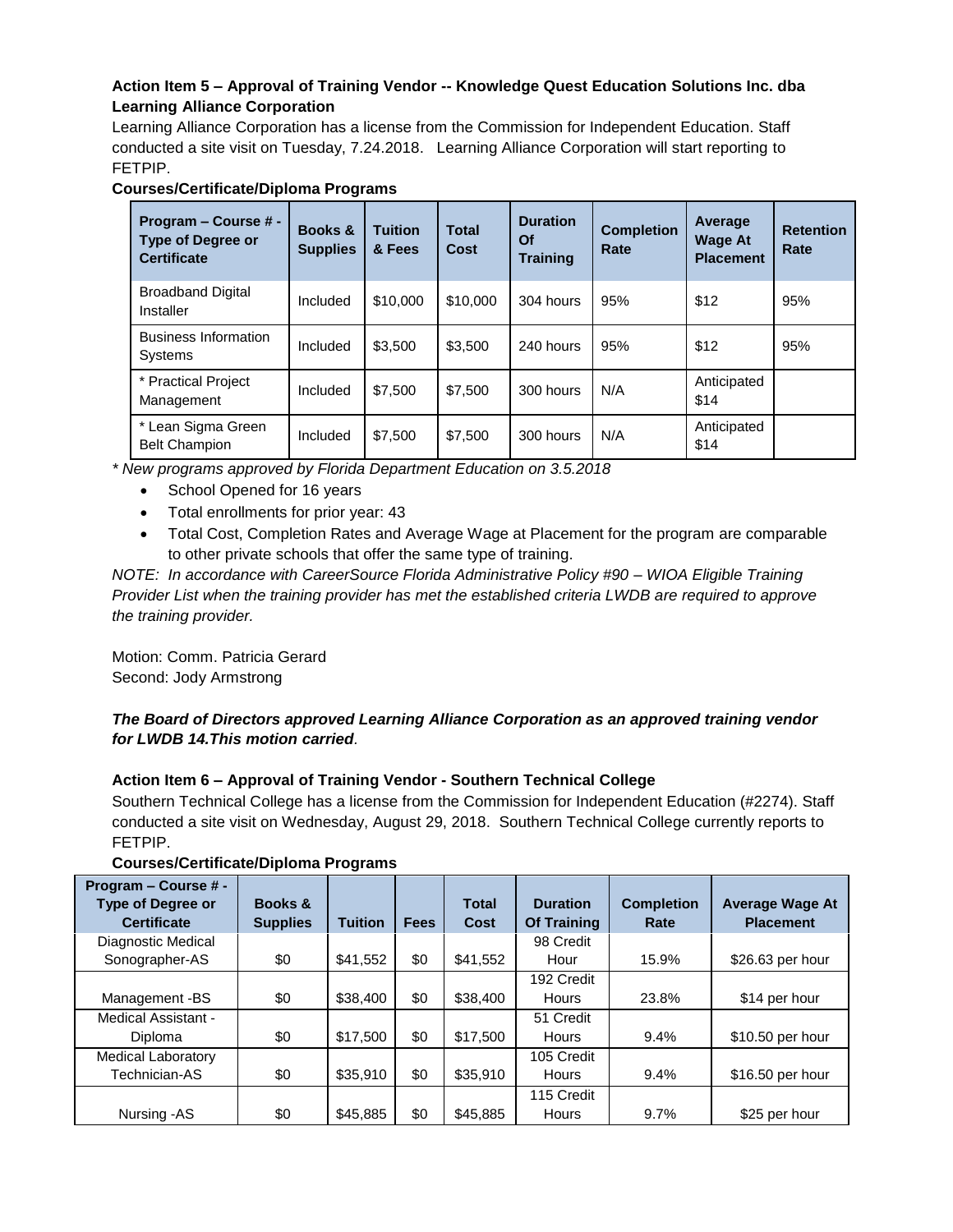- School Opened: 2000
- Total enrollments for prior year: 327
- Total Cost, Completion Rates and Average Wage at Placement for the program are comparable to other private institutions that offer the same type of training.

*NOTE: In accordance with CareerSource Florida Administrative Policy #90 – WIOA Eligible Training Provider List when the training provider has met the established criteria LWDB are required to approve the training provider.* 

Motion to approve Southern Technical College as a training vendor for LWDB 14: *Motion: David Fetkenher Second: Patricia Gerard Nay: Mark Hunt* 

The floor was opened for discussion: There was varied discussion regarding concerns about the school's low completion rate. Several board members commented that the cost of tuition was very high, in comparison to the low completion rate of participants. Members requested more information on the educational institution, such as their accreditation information, their required minimum completion rate, the salary of completers and the completion rate for previous years 2016 and 2017.

**The previous motion to approve Southern Technical College as a Training Vendor for LWDB 14 was tabled. The Board requested that more longitudinal information be obtained on the educational institution, to help understand/compare their completion rate over the course of several years.** 

There was a motion made to reconsider this action at a later date. *Motion: Barclay Harless Second: Scott Wagman / Comm. Patricia Gerard* 

## *The Board of Directors votes to reconsider the approval of Southern Technical College as a training vendor at a later date. This motion carried.*

## **Discussion Item 7 – CEO Search: Recommendation**

An Ad Hoc Search Committee consisting of six Board Members was created by the CSPIN Board Chairman, for the purpose of searching for a new Chief Executive Officer (CEO) for CareerSource Pinellas. The open CEO position was advertised through various channels, including:

- Employ Florida
- -The CSPIN website
- -The National Association of Workforce Boards
- And various Social Media outlets (LinkedIn; Indeed; Facebook; etc.)

Over several weeks, the Search Committee – with the assistance of an HR Consultant – has evaluated candidates interested in the position. The Committee conducted Skype interviews with the top four candidates on 9/12/18. After much deliberation, the committee selected two candidates to bring forth for consideration by the Board of Directors. The Search Committee recommends that the following candidates be interviewed at the October  $17<sup>th</sup>$  BOD meeting.

- 1. Jennifer Brackney
- 2. Rocco Tricarico

The candidates' resumes and accomplishments were attached, for prior perusal.

**Discussion**: Mr. Meidel (serving as the Search committee chair) explained that the next steps in the CEO search process would involve candidate assessment tests. The two tests suggested were: a general IQ test and a Psychological/Personality test. As the Board of Directors operates under the Sunshine Law, there is a possibility that the results of those tests be considered as public record. To protect the privacy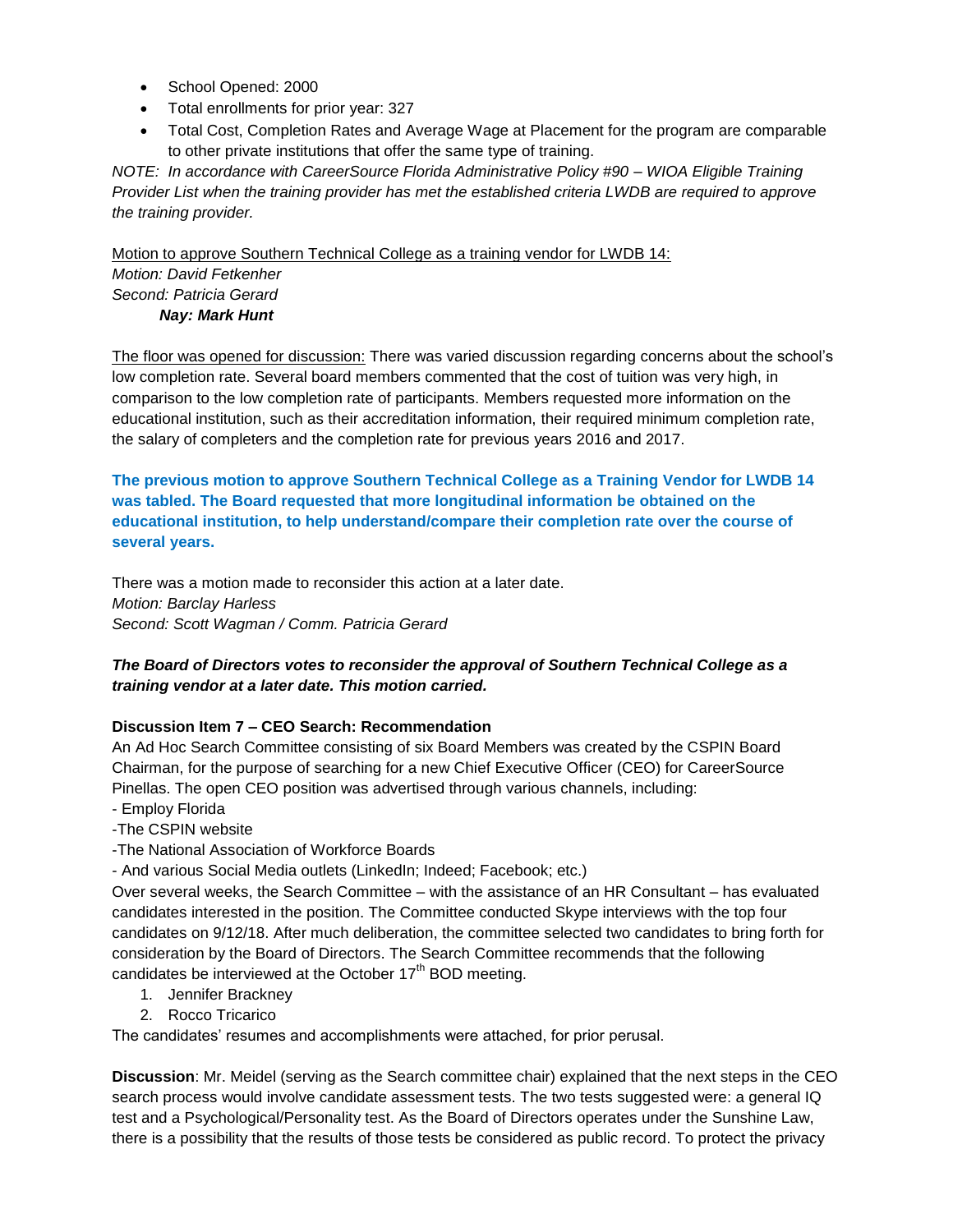of the candidates, a recommendation was made to remove the suggested Candidates tests as part of the follow-up in the CEO search process. Instead, board members recommended that the candidates make a presentation that summarizes their prior experience, accomplishments and what they hope to accomplish within the organization. Additionally, board members want to have an opportunity to ask robust questions to the candidates.

# Motion to remove the suggested IQ test and Psychological test as part of the follow-up in the CEO search process: *Motion: Russell Leggette*

*Second: Mark Hunt / Comm. Patricia Gerard* 

## *The Board of Directors votes to remove the suggested IQ test and Psychological test as part of the follow-up in the CEO search process. This motion carried.*

*CEO Candidate Interviews will be conducted on October 17, 2018 at the Epicenter. The two candidates to be interviewed will be: Rocco Tricarico and Jennifer Brackney. All board members are strongly encouraged to attend in person for this discussion. Due to the nature of this item, the meeting will likely span over the course of several hours.* 

Mr. Wagman expressed concerns about the CEO search process, and his concerns that taking on this role may be the "last gig" for the two candidates presented, since their careers have already spanned several decades. Mr. Wagman stressed the importance of selecting the right candidate for the CEO position, as it would be the most significant decision of the Board of Directors. Given the history of the organization and the magnitude of the decision, he suggested that more time be allowed before a decision can be taken and perhaps have a deeper pool of qualified candidates be presented. Several members of the search committee clarified that there were qualified candidates brought forth for consideration, but that they have chosen to recommend the two candidates that seem most qualified. When dealing with workforce boards and the public domain, those roles require a specific set of skills. Other members reiterated the role of the Board in hiring and keeping any CEO candidate, and replacing said person if the Board is not satisfied with his/her performance.

## **Other Administrative Matters**

There were no administrative matters.

## **Committee Reports**

- 1. Audit Committee: The audit firm of Powell & Jones, CPAs completed the annual financial audit for WorkNet Pinellas, Inc. for the fiscal year ended June 30, 2018. This item was discussed at today's meeting. The audit committee will address whether or not to enlist the assistance of the Clerk's Office Inspector General when conducting future internal monitoring.
- 2. Workforce Solutions Committee: The Workforce Solutions Committee met on September 11, 2018. Members recommended approval of three new training providers: Amskills ; Learning Alliance Corporation and Southern Technical College. The also reviewed the Target Occupation List, discussed brand marketing, discussed current workforce, employment and economic development trends in Pinellas county, and the Workforce Solutions Committee goals.
- 3. One-Stop Committee: The One Stop Committee met on August  $23<sup>rd</sup>$ . At that meeting, the committee approved the recommendation to select Kaiser Group as the new one-stop operator. Kaiser Group received the higher scores of the two submissions that were received for that proposal. This item was also presented at this meeting. The DEO reporting for quarter 4 shows Pinellas with a total of 18,404 placements reported for program year 2017-2018 through year end. The average ranking for the Pinellas region for the program year was  $4<sup>th</sup>$  in the state of Florida.
- 4. Science Center Committee: The Science Center Committee met on 08/31/18. During the meeting, members discussed the feasibility of selling the property and after much discussion, recommended